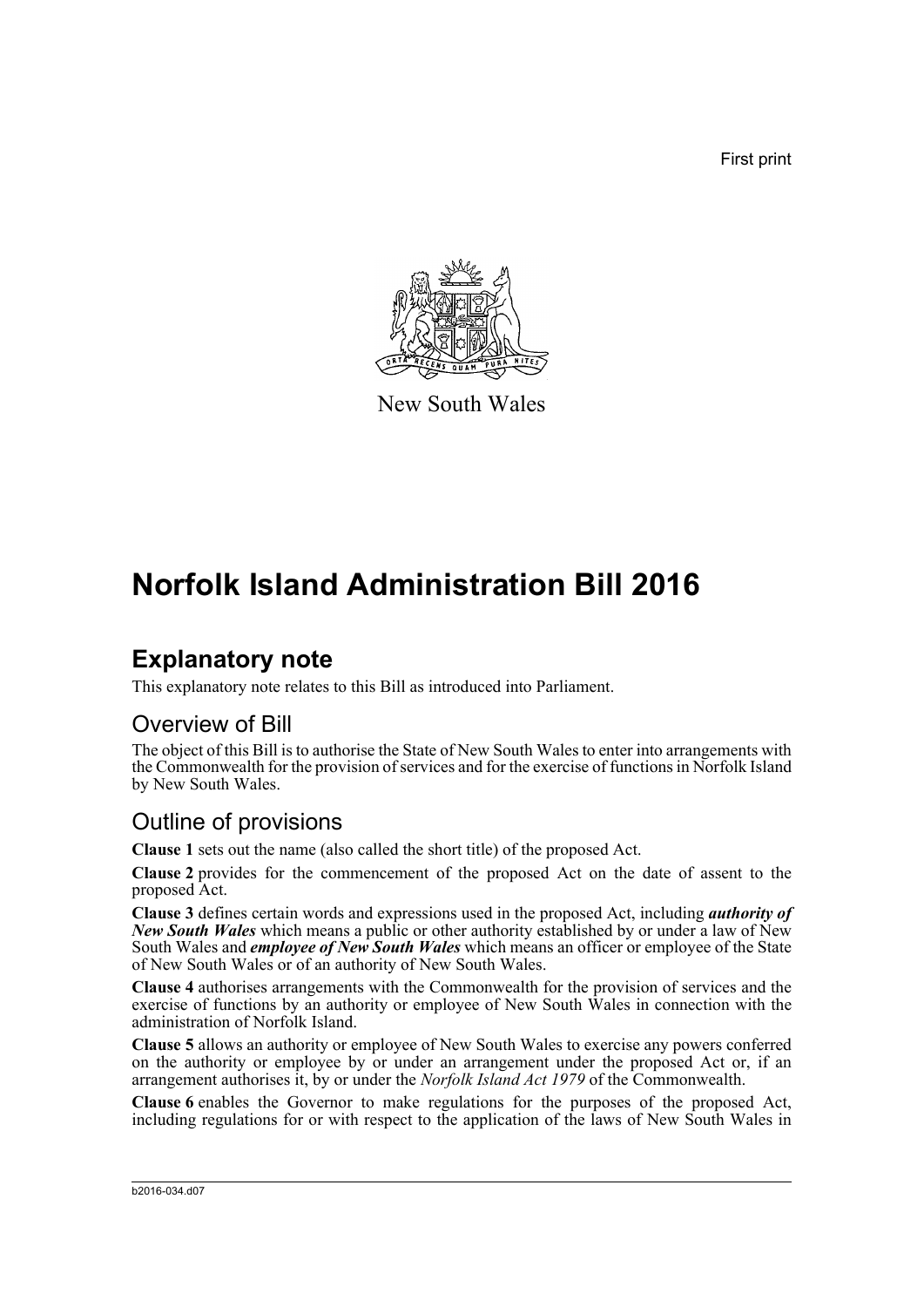connection with the exercise of powers under the proposed Act by an authority or employee of New South Wales.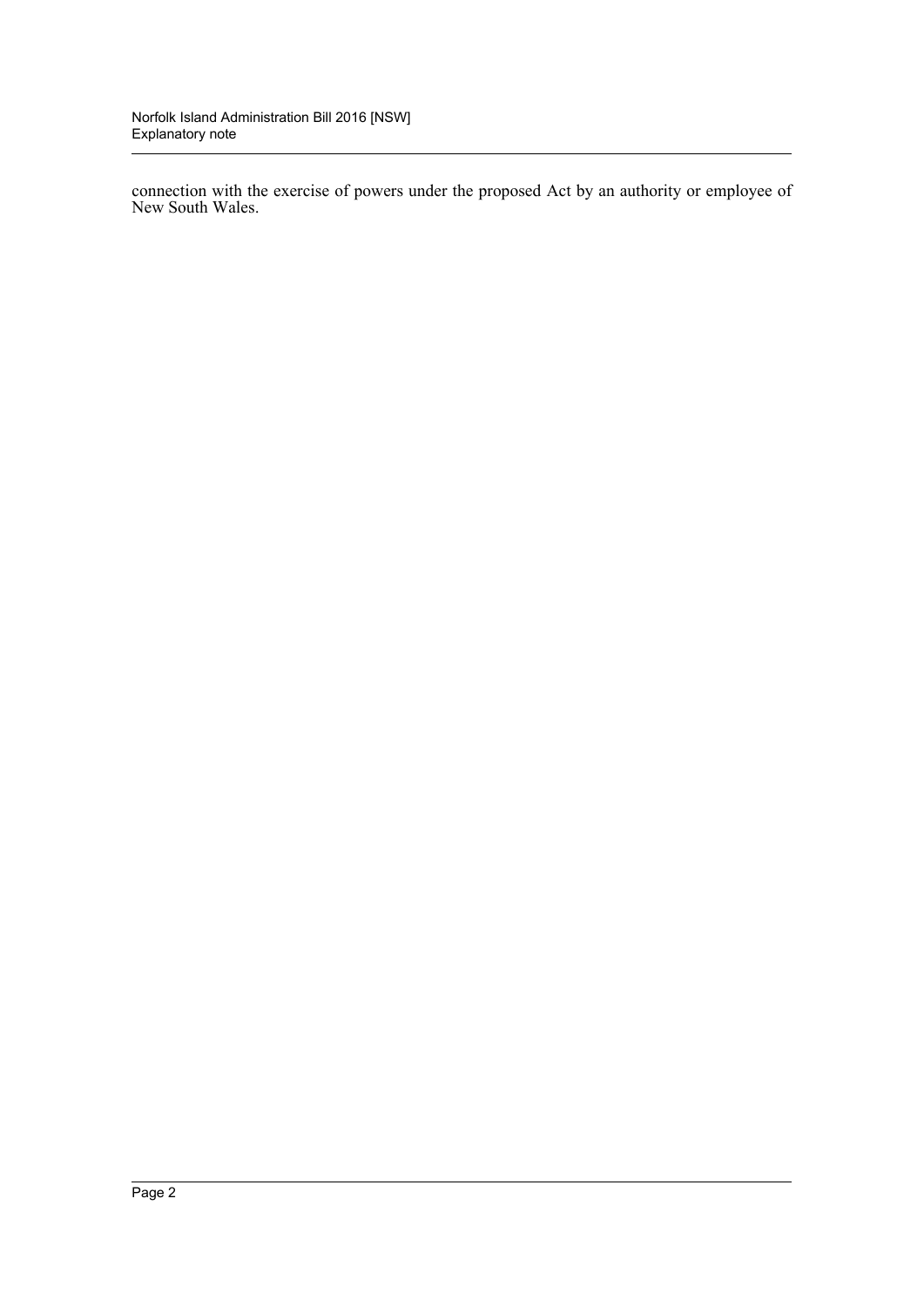First print



New South Wales

# **Norfolk Island Administration Bill 2016**

### **Contents**

|                                                        | Page |
|--------------------------------------------------------|------|
| Name of Act                                            |      |
| Commencement                                           |      |
| Definitions                                            | 2    |
| Arrangements with Commonwealth                         | 2    |
| Exercise of powers under arrangement with Commonwealth | ⌒    |
| Regulations                                            | 2    |
|                                                        |      |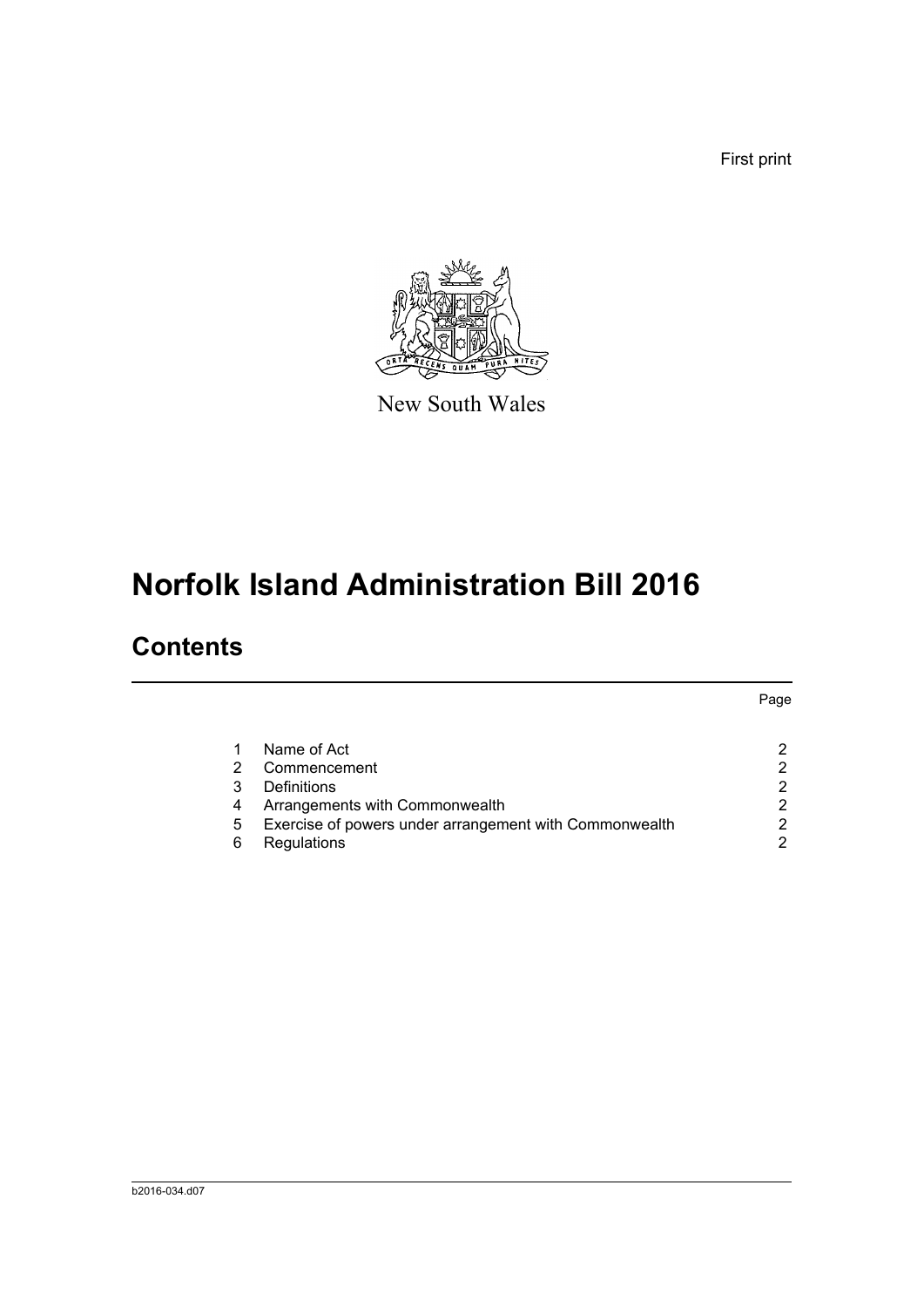

New South Wales

## **Norfolk Island Administration Bill 2016**

No , 2016

#### **A Bill for**

An Act to authorise New South Wales to provide services and exercise functions in connection with the administration of Norfolk Island.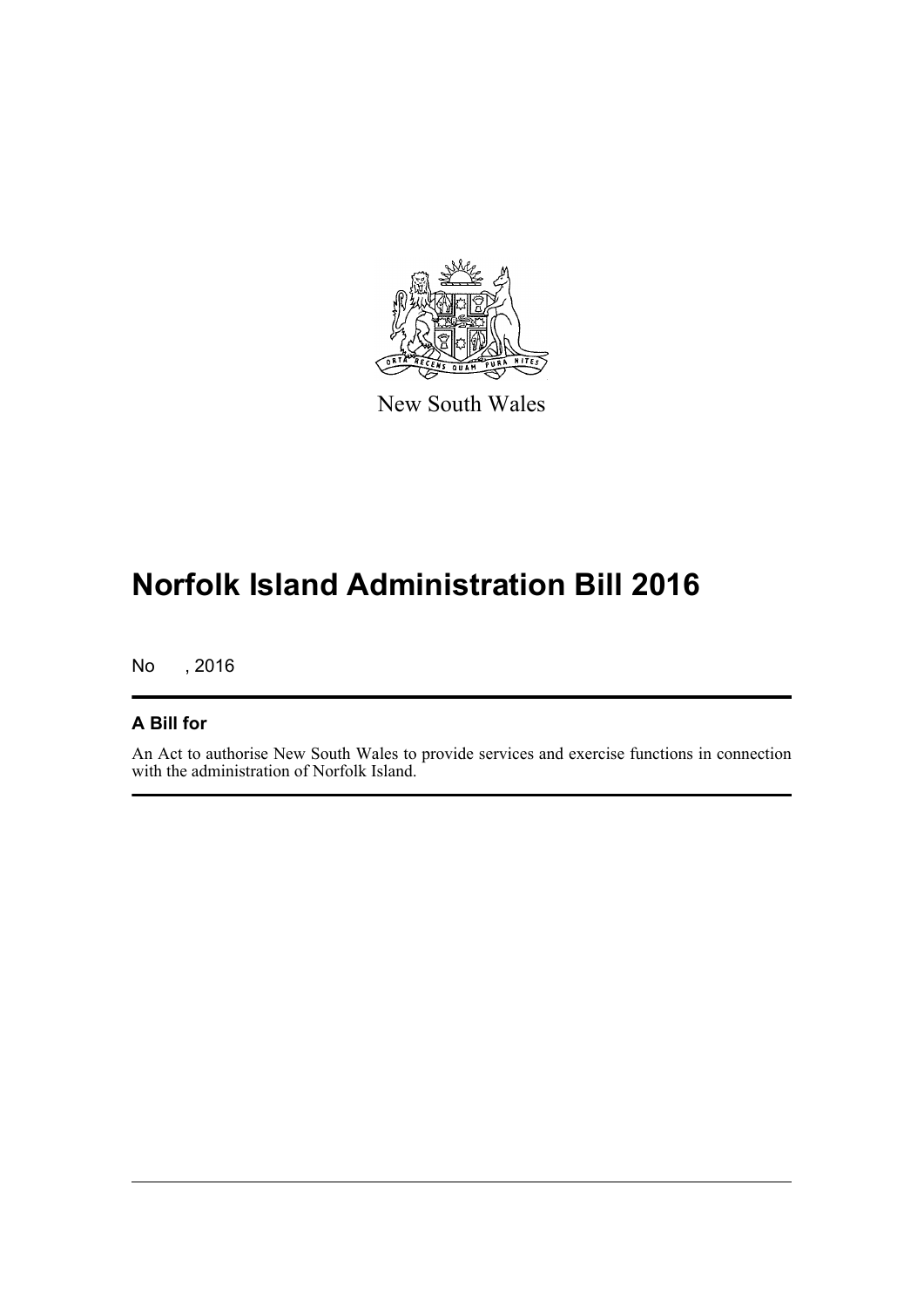<span id="page-4-5"></span><span id="page-4-4"></span><span id="page-4-3"></span><span id="page-4-2"></span><span id="page-4-1"></span><span id="page-4-0"></span>

|              |     | The Legislature of New South Wales enacts:                                                                                                                                                                                                                                  | 1                    |
|--------------|-----|-----------------------------------------------------------------------------------------------------------------------------------------------------------------------------------------------------------------------------------------------------------------------------|----------------------|
| 1            |     | <b>Name of Act</b>                                                                                                                                                                                                                                                          | $\overline{2}$       |
|              |     | This Act is the <i>Norfolk Island Administration Act 2016</i> .                                                                                                                                                                                                             | 3                    |
| $\mathbf{2}$ |     | Commencement                                                                                                                                                                                                                                                                | 4                    |
|              |     | This Act commences on the date of assent to this Act.                                                                                                                                                                                                                       | 5                    |
| 3            |     | <b>Definitions</b>                                                                                                                                                                                                                                                          | 6                    |
|              |     | In this Act:                                                                                                                                                                                                                                                                | $\overline{7}$       |
|              |     | <i>authority of New South Wales</i> means a public or other authority established by or<br>under a law of New South Wales.                                                                                                                                                  | 8<br>9               |
|              |     | employee of New South Wales means an officer or employee of the State of New<br>South Wales or of an authority of New South Wales.                                                                                                                                          | 10<br>11             |
|              |     | <b>Norfolk Island</b> means the Territory of Norfolk Island as described in Schedule 1 to<br>the Norfolk Island Act.                                                                                                                                                        | 12<br>13             |
|              |     | <b>Norfolk Island Act means the Norfolk Island Act 1979 of the Commonwealth.</b>                                                                                                                                                                                            | 14                   |
|              |     | <i>power</i> includes a function or duty, and <i>exercise</i> a power includes perform a function<br>or duty.                                                                                                                                                               | 15<br>16             |
| 4            |     | <b>Arrangements with Commonwealth</b>                                                                                                                                                                                                                                       | 17                   |
|              | (1) | New South Wales may enter into arrangements with the Commonwealth for the<br>effective application and administration of the laws in force in Norfolk Island.                                                                                                               | 18<br>19             |
|              | (2) | Without limiting the generality of subsection (1), such an arrangement may provide<br>for the exercise of powers by:                                                                                                                                                        | 20<br>21             |
|              |     | an authority of New South Wales, or<br>(a)                                                                                                                                                                                                                                  | 22                   |
|              |     | an employee of New South Wales,<br>(b)                                                                                                                                                                                                                                      | 23                   |
|              |     | in or in relation to Norfolk Island.                                                                                                                                                                                                                                        | 24                   |
| 5            |     | Exercise of powers under arrangement with Commonwealth                                                                                                                                                                                                                      | 25                   |
|              | (1) | An authority or employee of New South Wales may exercise any power conferred on<br>the authority or employee by or under an arrangement between New South Wales and<br>the Commonwealth under this Act.                                                                     | 26<br>27<br>28       |
|              | (2) | A power vested in an authority or employee of New South Wales by or under the<br>Norfolk Island Act may be exercised by the authority or employee if such an<br>arrangement authorises the authority or employee to exercise that power.                                    | 29<br>30<br>31       |
| 6            |     | <b>Regulations</b>                                                                                                                                                                                                                                                          | 32                   |
|              | (1) | The Governor may make regulations, not inconsistent with this Act, for or with<br>respect to any matter that by this Act is required or permitted to be prescribed or that<br>is necessary or convenient to be prescribed for carrying out or giving effect to this<br>Act. | 33<br>34<br>35<br>36 |
|              |     |                                                                                                                                                                                                                                                                             |                      |